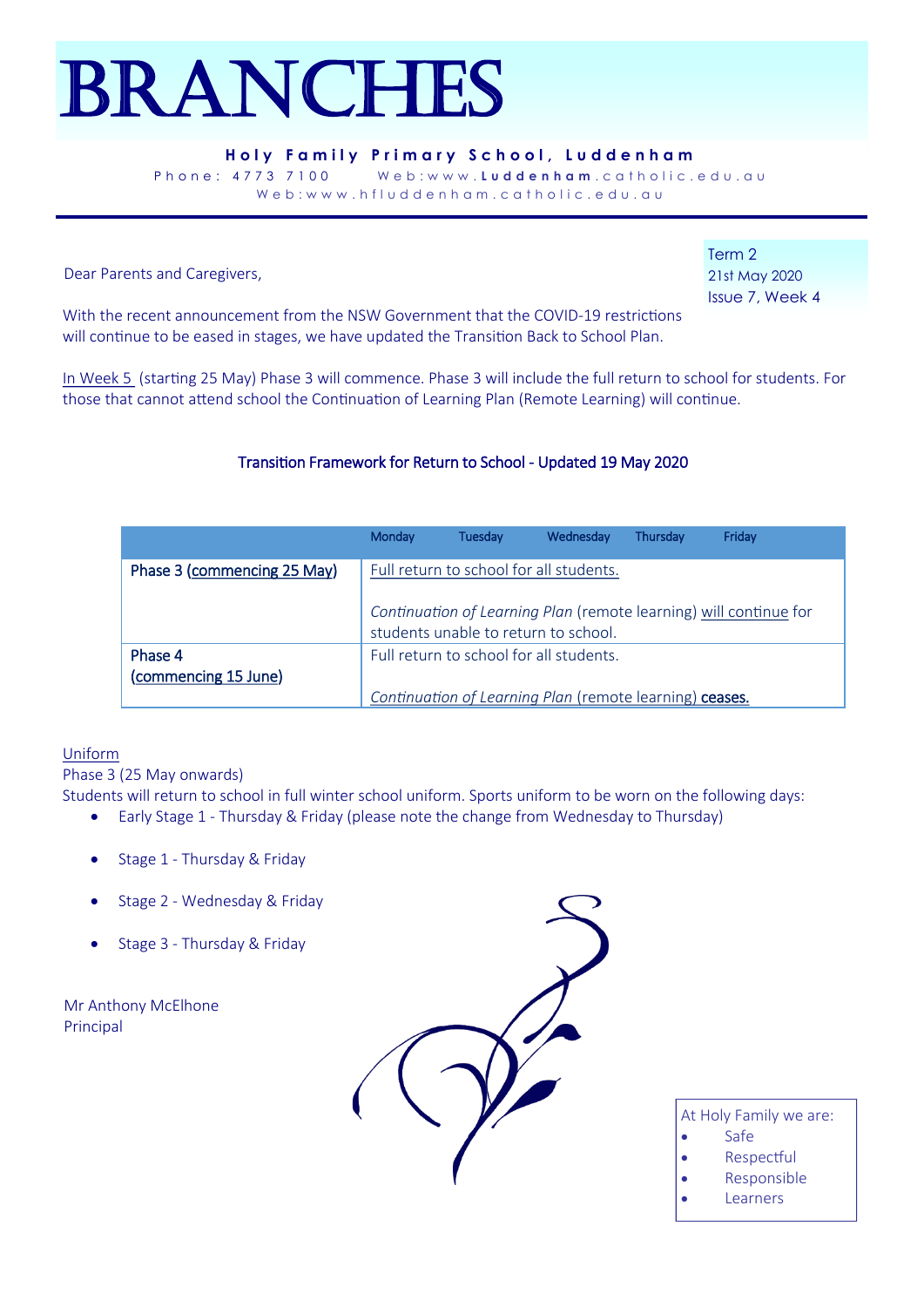#### Health & Safety

During this time it is important that we maintain the regulations required in terms of reporting any incidents of COVID-19. It is vital that you inform our school if your child has been tested for COVID-19, or is in isolation due to being a close contact of someone being tested.



## **SCHOOL**

**ENDAR** 

#### 2020 School Calendar

The key date of events and celebrations for 2020 can be viewed in our online school calendar. The calendar can be viewed on our school website http://www.hfluddenham.catholic.edu.au/en/Our-Community/Events

#### Enrolments for Kindergarten 2021

Application forms are available for collection from the school office. When the application form has been fully completed it should be returned to the office with the required documentation at your earliest possible convenience.





#### Teacher Professional Learning

At Holy Family the staff has an ongoing commitment to professional learning. The staff benefits from attending inservices, in curriculum areas, that assist them in providing quality learning opportunities for the students in their class. However at this time no staff will attend professional learning off site.



| <b>Academic Achievement Awards</b>                                   |                                                                                      |                                                     |  |  |  |
|----------------------------------------------------------------------|--------------------------------------------------------------------------------------|-----------------------------------------------------|--|--|--|
| Aria Marsh<br><b>Heidi Perkins</b>                                   | Matilda Calderwood<br><b>Anthony Pantazakos</b><br>Elisabeth Franco<br>Yolla Estphan |                                                     |  |  |  |
| Sienna Banovic<br>Zac Gullo                                          | Xavier Zammit<br>Isabella Cocksedge                                                  | Deanna Agius                                        |  |  |  |
|                                                                      | <b>One Heart One Mind Awards</b>                                                     |                                                     |  |  |  |
| Cailin Franke<br>Ava Fowler<br>Nash Lewtschenko<br>Mareena Sciberras | Crystal Formosa<br>Lucas Camilleri<br>Heidi Lewtschenko<br>Hayden Moore              | <b>Gideon Moore</b><br>Tahlia Vella<br>Joshua Moore |  |  |  |